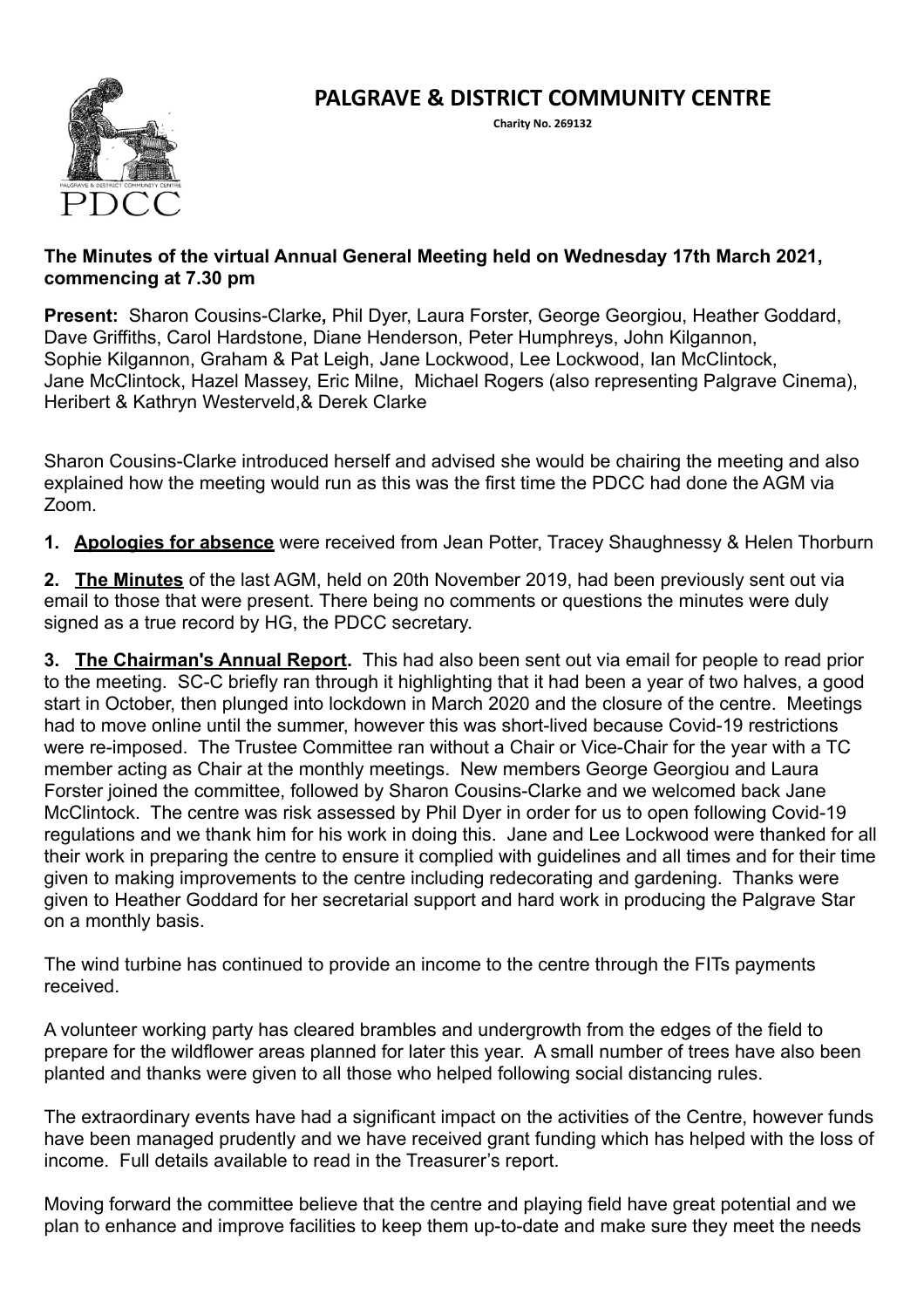of potential and existing users. To do so we plan to consult with Palgrave residents to find out what the community wants. A number of ideas have been carried forward from 2019 such as extending the building, upgrading the kitchen and improving the car park.

### **4. The Treasurer's Report and adoption of the Annual Statement of Accounts.**

Peter Humphreys introduced himself and advised that he had been in place since October 2019. He ran through the financial review which had been broken down into key periods. Operating activities October 2019 – February 2020 saw a good level of activity with regular and additional hall hiring leaving a positive net cashflow of £1,465. Operating activities March 2020 – September 2020 saw Covid-19 having a financial impact on the centre with refunds being given to private hirers, cancellation of regular hirers and a significant increase in cleaning costs as well as the continued upkeep/maintenance of the centre and field. This left a negative net cashflow of £5,566.

We did however receive successful grant funding from Mid Suffolk District Council for Covid relief for £10,000 and a further £1,200 through the MSDC Locality Award towards Palgrave All Stars, this is ringfenced and as yet unspent.

The wind turbine continues to bring in FITs payments and net income received for the year was £9,412.

Insurance costs were £1,599.

In conclusion the centre is in a healthy financial position with funds in excess of £46,000, that will help to tackle the challenges that will come with the recovery once Covid restrictions end.

Sharon Cousins-Clarke proposed and Jane McClintock seconded, that the accounts as presented be adopted.

**5. To confirm the rate of Members' annual subscription for 2021/22**. Sharon Cousins-Clarke proposed that the rate of subscription remain at £10 pp pa, this was seconded by Peter Humphreys and those present unanimously voted in favour. Sharon Cousins-Clarke then proposed that the annual subscription due in October 2020 which was extended until March 2021, be further extended to September 2021. This was seconded by Michael Rogers and again unanimously agreed.

#### **6. The election of the 'elected' Officers.**

Chairman: Sharon Cousins-Clarke put herself forward to become Chair, this was then proposed by Jane McClintock and seconded by Laura Forster.

Vice-chair: no nominations or volunteers were received from those present.

Hon. Secretary: Heather Goddard was proposed by Sharon Cousins-Clarke, seconded by Peter Humphreys, and declared elected; and

Treasurer: Peter Humphreys agreed that he was happy to stand again and was proposed by Sharon Cousins-Clarke and seconded by George Georgiou and declared elected.

#### **7. Proposal to amend section 5 of the Constitution. Specifically, to remove "***5.1c) (No Charity Trustee or connected person may) be employed by, or receive any remuneration from, the*

**Charity.**" New IR35 tax regulations mean that employment may now be identified as the appropriate and legal contract, rather than a contract for Goods/Services as specified in 5.2b). Sharon Cousins-Clarke (Chair) proposed the change to the constitution as outlined. This was seconded by Peter Humphreys. Heribert Westerveld asked what the impact of this was. Did it mean we could employ people and mean that we would have to pay PAYE. The Chair agreed that yes it would and Peter Humphreys advised that we would like to keep any employees under the PAYE threshold. He stressed that no Trustee would be paid for carrying out their Trustee duties. There being no other questions a vote was taken to amend this section which was unanimously agreed.